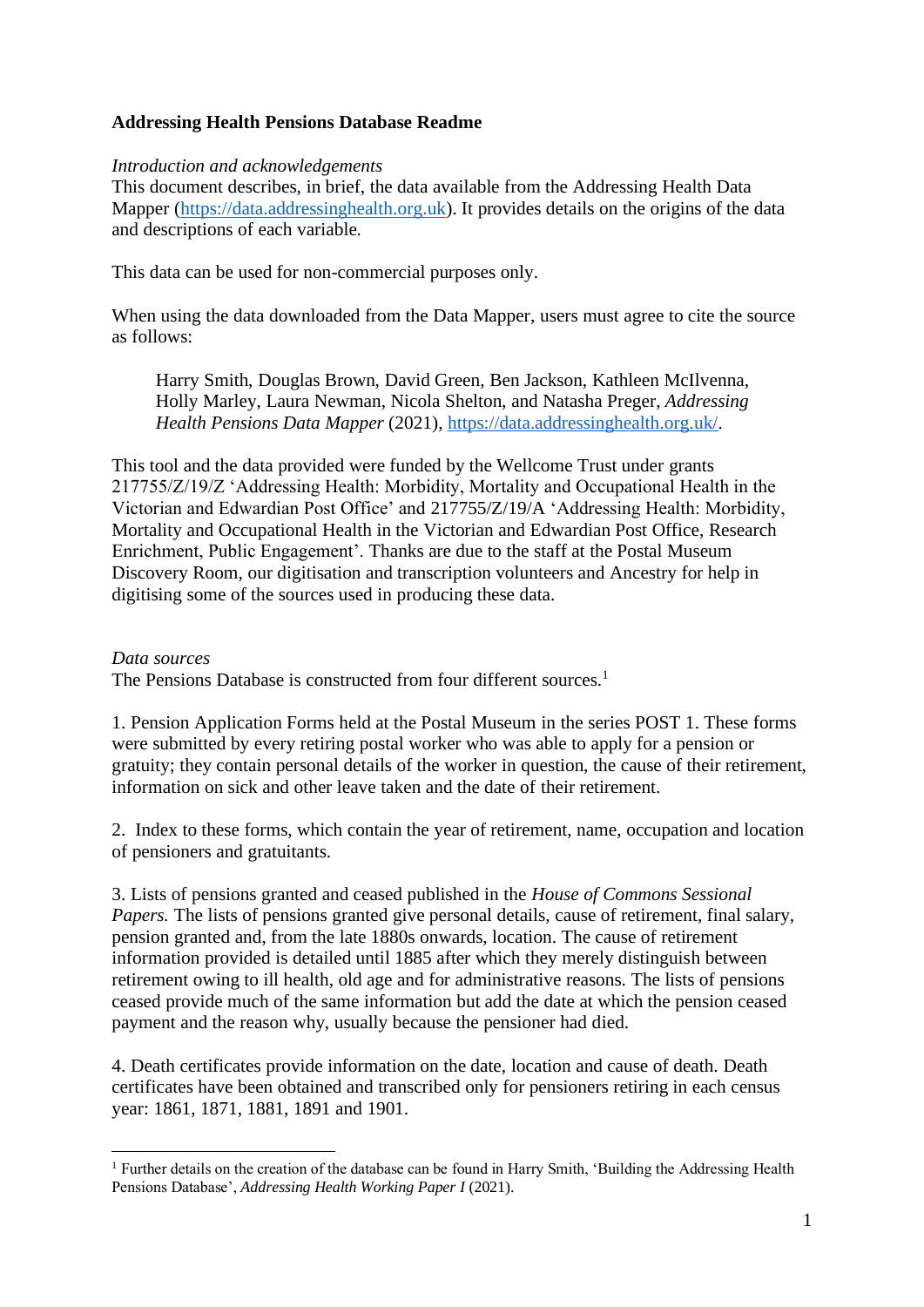We have gathered all the information from the Index and the Parliamentary Paper lists of pensions granted and ceased for pensioners retiring between 1860 and 1902. We have collected only some of the data from the Pension Application Forms and death certificates. This has two consequences; first, some individuals have more complete data than others. For example, if an individual is currently only known from the Index then they will appear in the database with only information on their location and occupation at retirement, and their year of retirement. Additionally, individuals who retired towards the end of this period are less likely to have had their date of death traced. Furthermore, the Parliamentary Paper lists only include those granted pensions, not those awarded gratuities. The completeness of the database will continue to improve over time as more Pension Application Forms are transcribed. Secondly, the database remains under development and so will change over time as new records are added. As such users should note the date at which they downloaded any data and be aware that it may substantially change subsequent to that date as more data is collected and the accuracy of each entry is refined.

It is important to remember that the information provided in this database related to the pensioner or gratuitants' attributes at the time of retirement or, for some, at the time of death. This is particularly important when considering the location variables; these do not tell you where someone lived, but instead where their place of work was. For most employees, they likely lived close to their place of work. However, in some cases, such as Postal surveyors, workers in the Railway Post Office, their work took them far from their stated location.

#### *Variables* **ID**

#### Type: text

Description: unique identifier, derived from their pension application form. It consists of the year of their retirement combined with the volume and page number within the POST 1 series held at the Postal Museum. For example, 18601060395 is the ID of James Jolly, a messenger between Wingham and Ickham in Kent. He retired in 1860 and his pension application form begins on page 395 of volume 106 in the POST 1 series. Page numbers and volume numbers were not available for pensioners in 1900-1902 when the IDs were constructed, as such their IDs simply include the year and a number beginning at 1 and increasing sequentially, for example Elizabeth McDonald's ID is 19000001201, she was the  $1201<sup>st</sup>$  person listed in the 1900 Index.

#### **Year**

# Type: numeric

Description: Year an individual's pension application was made.

#### **Surname**

Type: text Description: Surname of the pensioner or gratuitant.

#### **Forename**

Type: text Description: Forename(s) of the pensioner or gratuitant.

#### **Married\_Surname**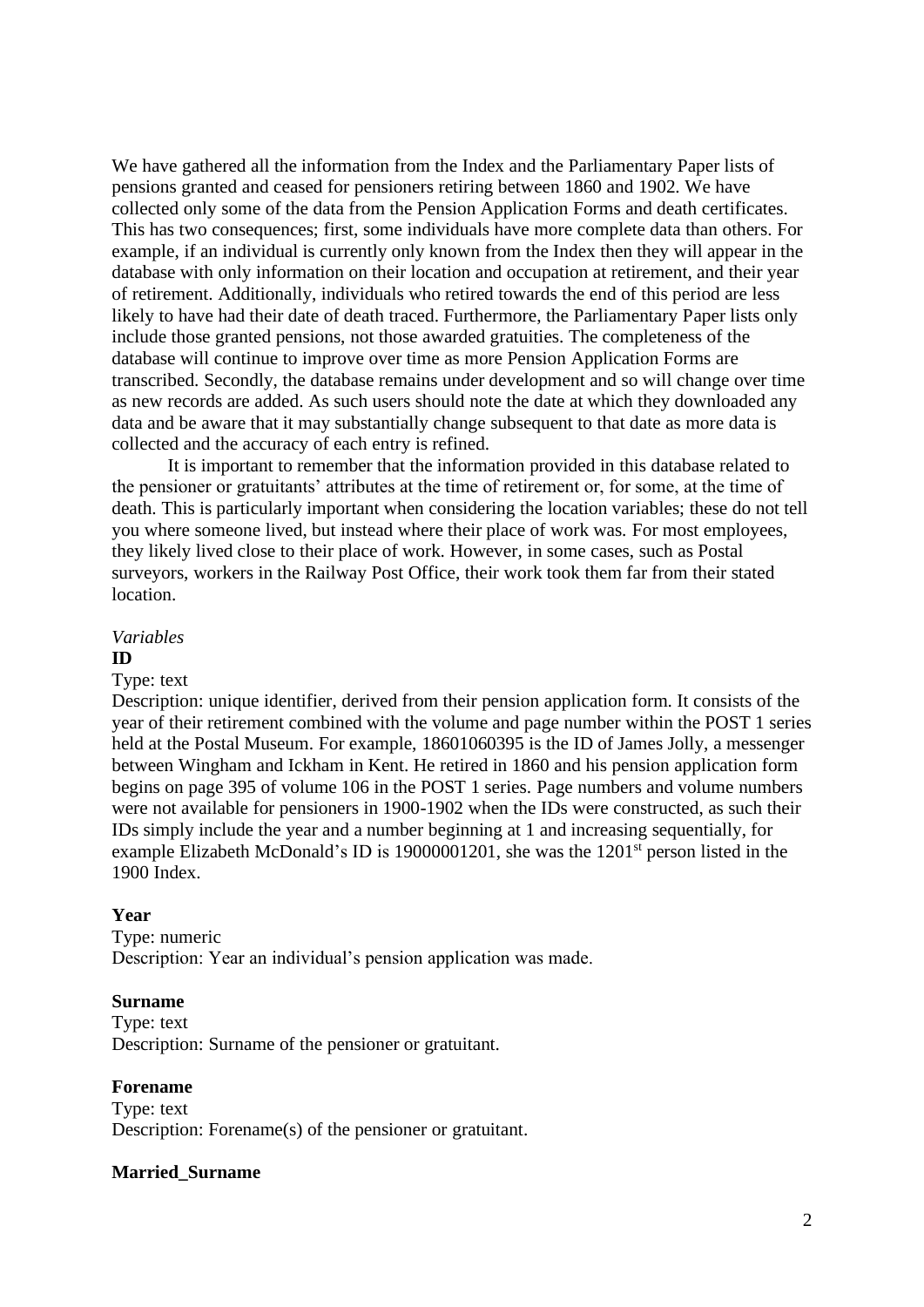Type: text

Description: Where both the maiden and married surname of a pensioner or gratuitant is known, the maiden name is given under [Surname] and the married surname given here.

# **Cleaned\_Occ**

Type: text

Description: The occupation of the pensioner or gratuitant held at the time of their retirement.

# **Occupation\_Cat**

Type: text

Description: The category of occupation held by the pensioner or gratuitant. Derived from [Cleaned\_Occ]. There are thirteen occupation categories, as follows:

| Occupation_Cat                                                     |
|--------------------------------------------------------------------|
| Accounting, banking, registry                                      |
| <b>Clerks</b>                                                      |
| Engineering, manufacturing, telegraph installation and maintenance |
| Inspector                                                          |
| Maintenance & estates                                              |
| Management                                                         |
| Postmaster/postmistress (inc. sub)                                 |
| Postmen/women/messengers/letter carriers                           |
| Sorting & returning                                                |
| Telegraph                                                          |
| Transport                                                          |
| Undefined postal workers                                           |
| Unknown                                                            |

# **Clean\_Place**

Type: text

Description: Place of work of the pensioner or gratuitant at the time of their retirement.

# **Latitude**

Type: numeric

Description: Latitude of the place of work, derived from [Clean\_Place]. Where more than one place is given the latitude of the first location is used.

# **Longitude**

Type: numeric

Description: Longitude of the place of work, derived from [Clean Place]. Where more than one place is given the latitude of the first location is used.

# **Pop\_Dens**

Type: numeric

Description: The population density of the location given in [Clean Place] given as people per acre. Where the location is a town (place above 10,000 in England and Wales, or listed as towns in the Scottish or Irish census) then the population density given is that of the town. For everywhere else it is given for the administrative unit the location resides in; in England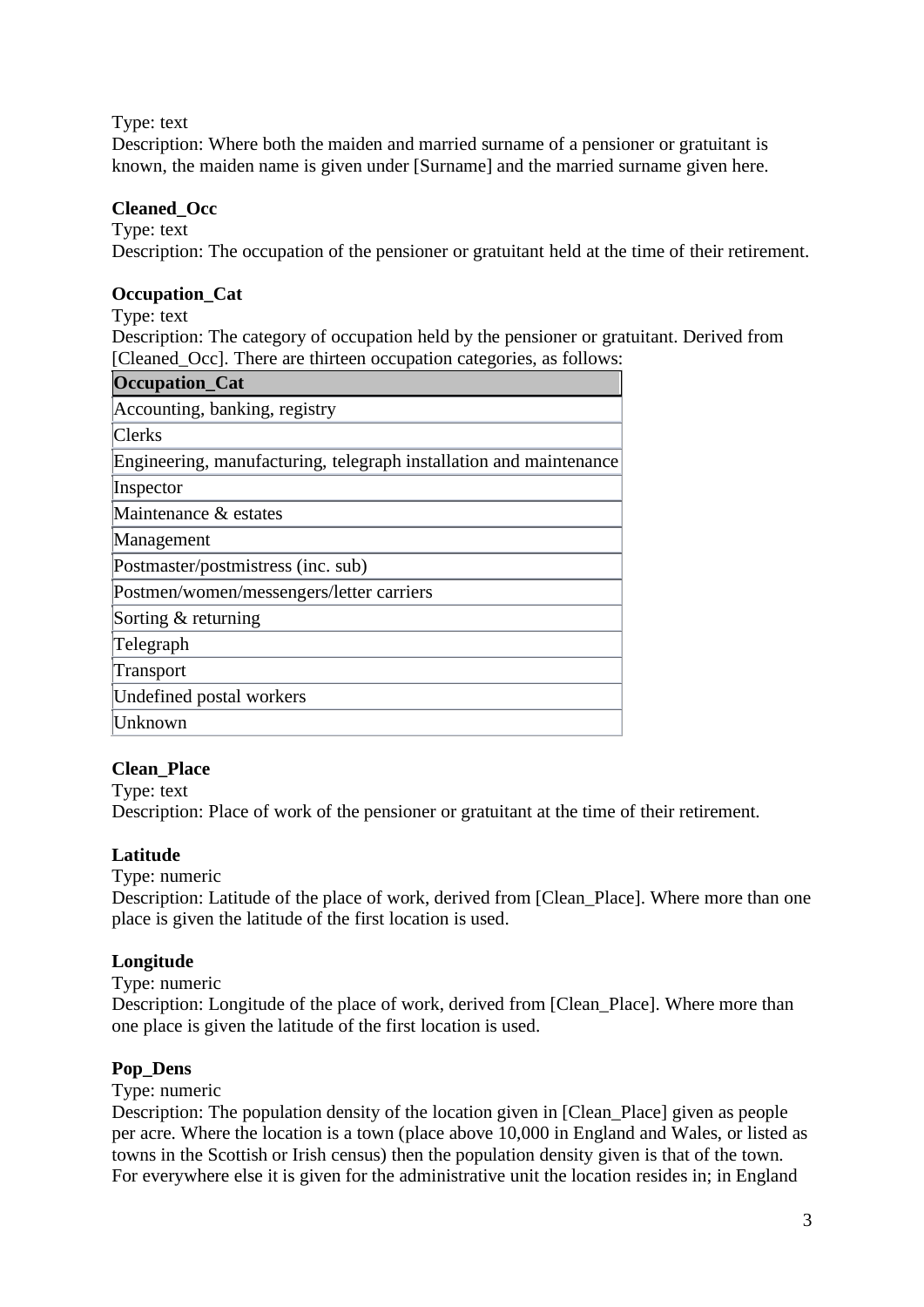and Wales the Registration Sub District population density is given, in Scotland the parish figure, and in Ireland the figure for the Poor Law Union. The figure is given for the closest census year; thus, a pensioner retiring in 1875 has the population density from 1871, someone retiring in 1876 has the density from 1881. All population and area data are taken from the census reports.

# **Country**

#### Type: text

Description: The country that [Clean\_Place] is in; all locations outside of England, Scotland, Ireland and Wales are given the value 'Overseas'.

# **County**

#### Type: text

Description: The county that [Clean\_Place] is in. Individuals are placed in the county their place of work was in in the closest census year; for England and Wales registration counties were used.

# **Place\_Cat**

Type: type

Description: The urban classification of [Clean Place]. All towns above 10,000 in population in England and Wales, or listed as towns in the Irish and Scottish census are 'urban'; all other locations with a population density of 0.3 people per acre and above are 'semi-urban'; all other locations are 'rural'. London is a separate category.

# **Gender\_Inferred**

Type: text

Description: The gender of the pensioner or gratuitant as inferred from their forename. Some individuals are 'U' where there is not enough information to infer a gender.

# **Type\_of\_allowance**

Type: text

Description: The kind of retirement award given, whether an individual received a pension ('superannuation') or one-off gratuity.

#### **Cause\_of\_Retirement**

Type: text

Description: The cause of retirement as given in either their Pension Application Form or the Parliamentary Paper list of pensions granted.

#### **Cause\_Cat**

Type: text

Description: [Cause of retirement] classified according to the Addressing Health project disease classification. There are 14 categories, as follows:

| Cause_Cat                          |
|------------------------------------|
| Above retirement age               |
| Consumption                        |
| Diseases of the circulatory system |
| Diseases of the digestive system   |
| Diseases of the eye                |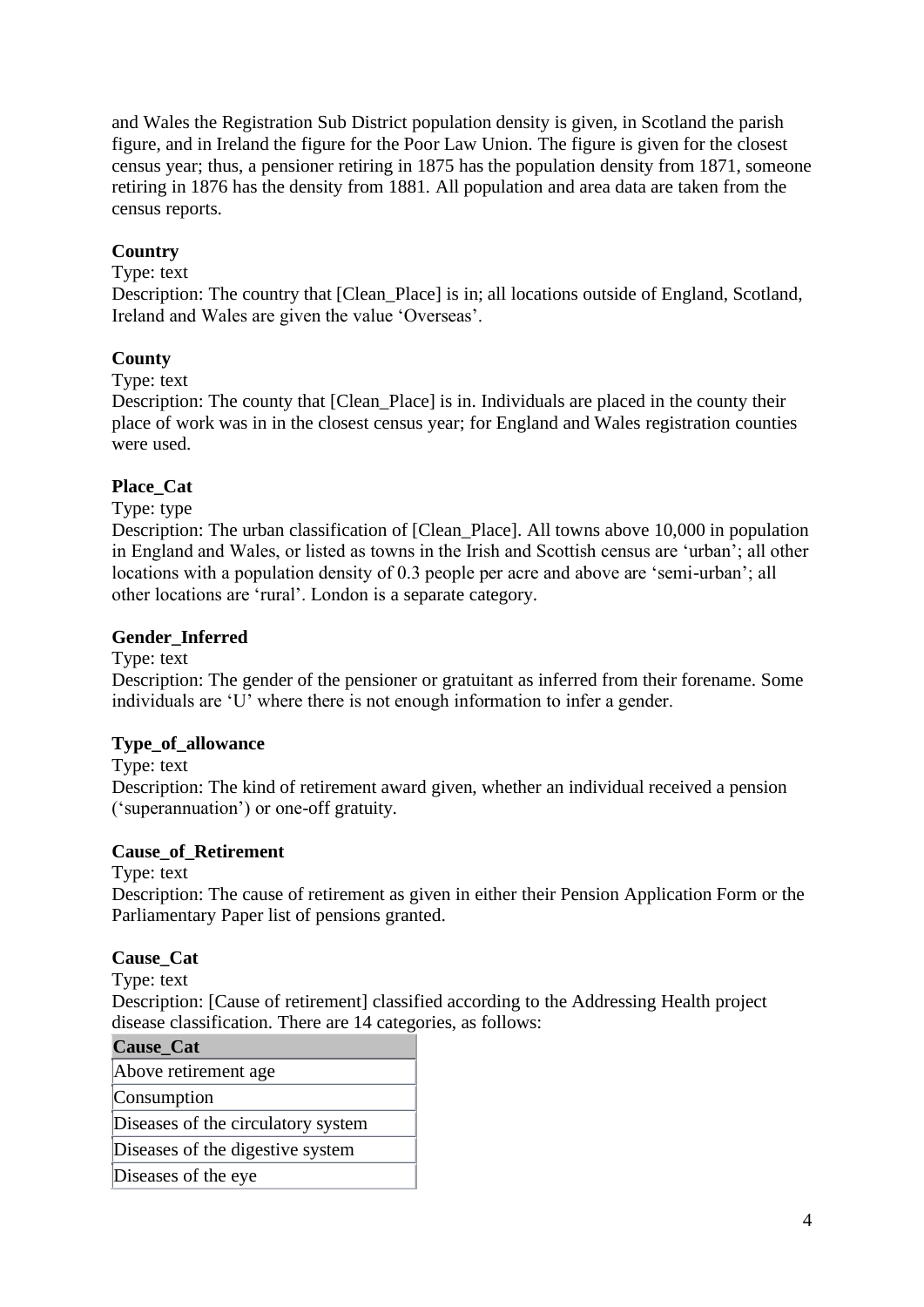| <b>Cause_Cat</b>                        |
|-----------------------------------------|
| Diseases of the lungs (not consumption) |
| General debility                        |
| Injuries and accidents                  |
| Mental health                           |
| Other diseases or unspecified           |
| Redundancy                              |
| Relative of postal worker               |
| Unknown                                 |

# **Age\_at\_retirement\_years**

Type: numeric Description: Years of age of the pensioner or gratuitant at retirement.

#### **Age\_at\_retirement\_Months**

Type: numeric

Description: Where given, the number of months in the latest year of a pensioner's or gratuitant's life For example, someone whose age was given as 49 years and 6 months would have a [Age\_at\_retirement\_Months] value of 6.

#### **Age\_at\_retirement\_days**

Type: numeric Description: Total age of a pensioner or gratuitant given as total days; calculated as [Age\_at\_retirement\_vears]\*365+[Age\_at\_retirement\_months]/12\*365.

# **Age\_at\_retirement\_cat**

Type: text Description: Age at retirement of the pensioner or gratuitant given in ten-year classes.

# **Length\_of\_service\_years**

Type: numeric Description: Number of years worked on the Post Office establishment; for some workers unestablished work is included as well.

# **Length\_of\_service\_months**

Type: numeric Description: Where given,the number of months in the latest year of a pensioner's or gratuitant's work. For example, someone whose length of service age was given as 15 years and 4 months would have a [Length of service months] value of 4.

# **Length\_of\_service\_days**

Type: numeric Description: Length of service given as total days; calculated as [Length\_of\_service\_years]\*365+[Length\_of\_service\_months]/12\*365.

# Length of service cat

Type: text Description: Length of service of the pensioner or gratuitant given in ten-year classes.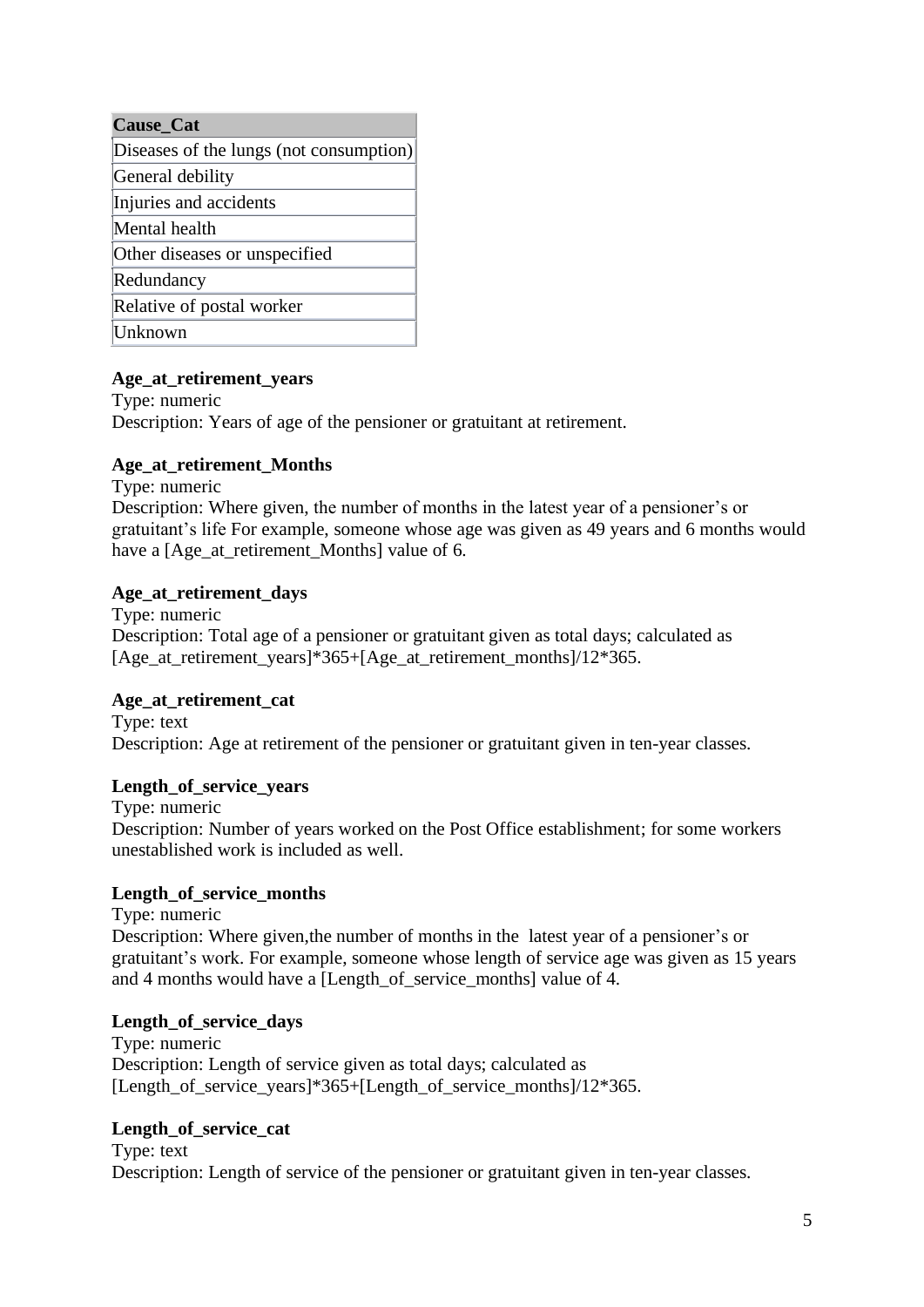#### **Salary\_Pounds**

Type: numeric Description: Pounds of final salary of the pensioner or gratuitant.

#### **Salary\_Shillings**

Type: numeric Description: Shillings of final salary of the pensioner or gratuitant.

#### **Salary\_Pence**

Type: numeric Description: Pence of final salary of the pensioner or gratuitant.

#### **Salary\_Total\_Pence**

Type: numeric Description: Final salary expressed as total pence; calculated as [Salary\_Pounds]\*240+[Salray\_Shillings]\*20+[Salary\_Pence].

#### **Allowance\_Pounds**

Type: numeric Description: Pounds of final allowance of the pensioner or gratuitant.

#### **Allowance\_Shillings**

Type: numeric Description: Shillings of final allowance of the pensioner or gratuitant.

# **Allowance\_Pence**

Type: numeric Description: Pence of final allowance of the pensioner or gratuitant.

#### **Allowance\_Total\_Pence**

Type: numeric Description: Final allowance expressed as total pence; calculated as [Allowance\_Pounds]\*240+[Allowance\_Shillings]\*20+[Allowance\_Pence].

#### **Birth\_Year**

Type: numeric Description: Year of birth of the pensioner or gratuitant.

#### **Birth\_Cohort**

Type: text Description: Decade of birth of the pensioner or gratuitant, derived from [Birth\_Year].

#### **Date\_of\_Birth**

Type: date Description: Date of birth given as YYYY-MM-DD.

# **Retire\_Date**

Type: date Description: Date of retirement given as YYYY-MM-DD.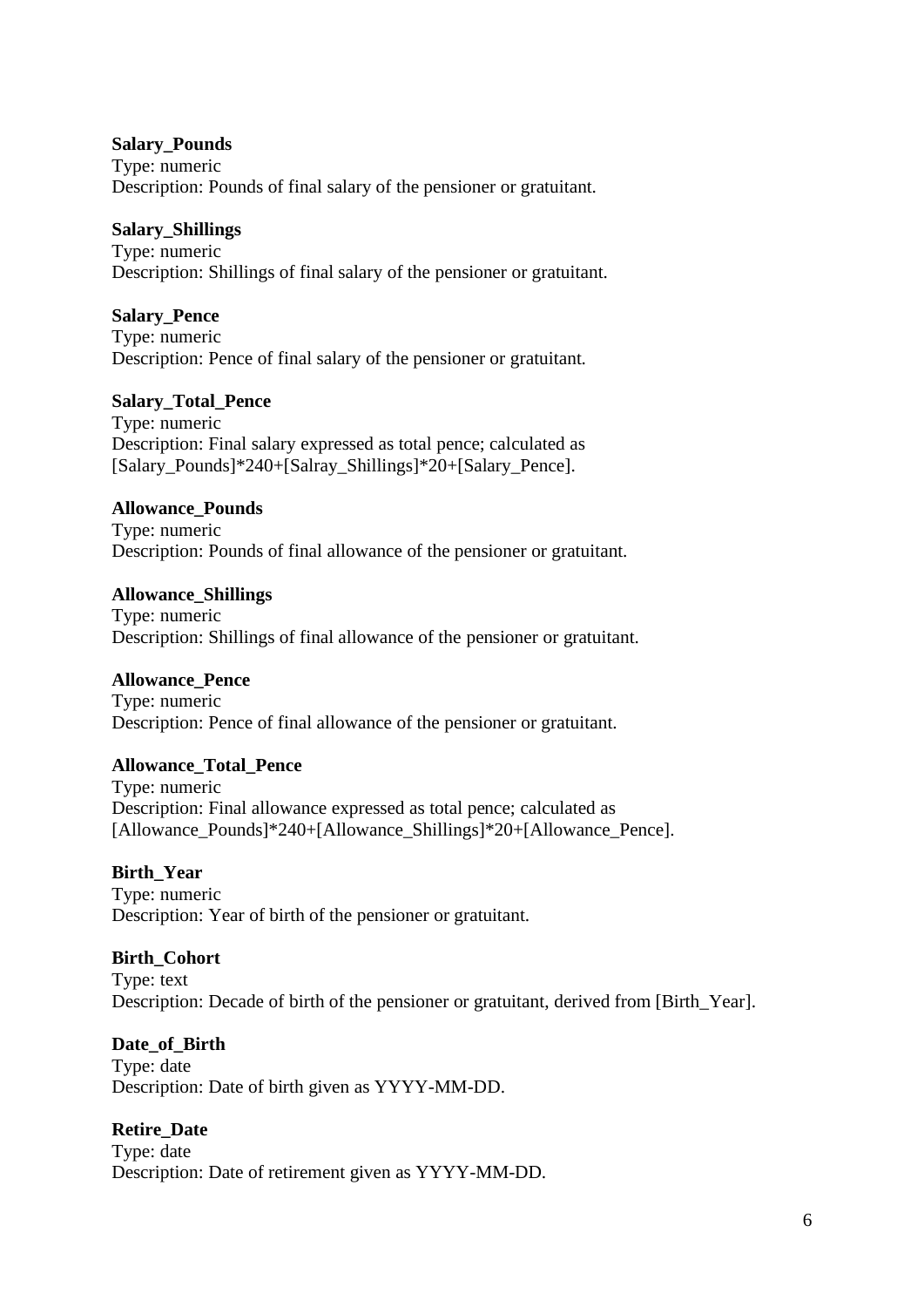# **Y1**

Type: numeric Description: First year of sickness data.

# **Y1\_Ordinary**

Type: numeric Description: Number of days of 'ordinary' leave taken in [Y1]. Only given from 1890s onwards; before then only sick and other leave specified.

# **Y1\_Illness**

Type: numeric Description: Number of days of sick leave taken in [Y1]

# **Y1\_Other**

Type: numeric Description: Number of days of 'other' leave taken in [Y1] **Y2** Type: numeric Description: First year of sickness data.

# **Y2\_Ordinary**

Type: numeric

Description: Number of days of 'ordinary' leave taken in [Y2]. Only given from 1890s onwards; before then only sick and other leave specified.

# **Y2\_Illness**

Type: numeric Description: Number of days of sick leave taken in [Y2]

# **Y2\_Other**

Type: numeric Description: Number of days of 'other' leave taken in [Y2]

# **Y3**

Type: numeric Description: First year of sickness data.

# **Y3\_Ordinary**

Type: numeric Description: Number of days of 'ordinary' leave taken in [Y3]. Only given from 1890s onwards; before then only sick and other leave specified.

# **Y3\_Illness**

Type: numeric Description: Number of days of sick leave taken in [Y3]

# **Y3\_Other**

Type: numeric Description: Number of days of 'other' leave taken in [Y3]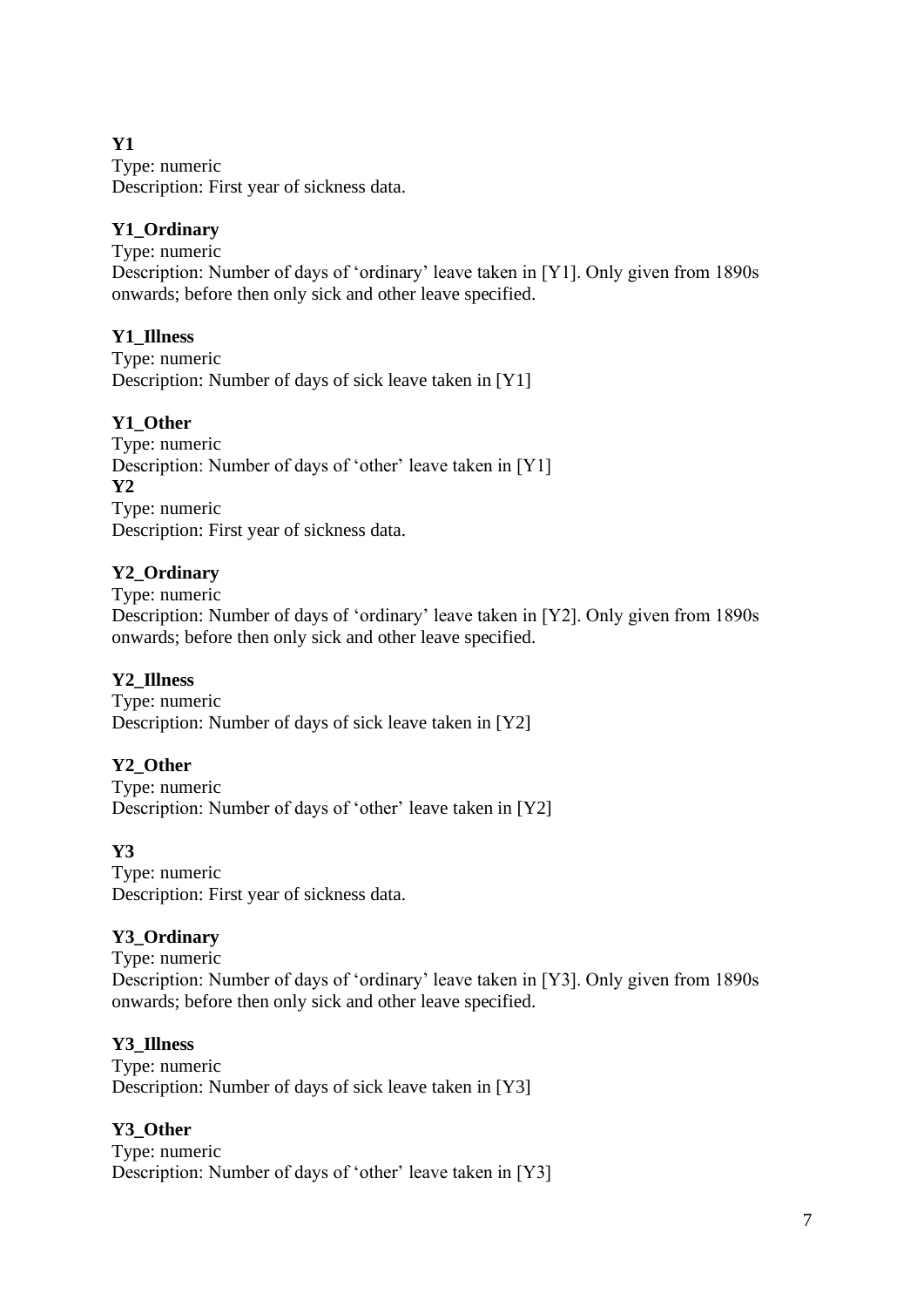# **Y4**

Type: numeric Description: First year of sickness data.

# **Y4\_Ordinary**

Type: numeric Description: Number of days of 'ordinary' leave taken in [Y4]. Only given from 1890s onwards; before then only sick and other leave specified.

# **Y4\_Illness**

Type: numeric Description: Number of days of sick leave taken in [Y4]

# **Y4\_Other**

Type: numeric Description: Number of days of 'other' leave taken in [Y4]

# **Y5**

Type: numeric Description: First year of sickness data.

# **Y5\_Ordinary**

Type: numeric Description: Number of days of 'ordinary' leave taken in [Y5]. Only given from 1890s onwards; before then only sick and other leave specified.

# **Y5\_Illness**

Type: numeric Description: Number of days of sick leave taken in [Y5]

# **Y5\_Other**

Type: numeric Description: Number of days of 'other' leave taken in [Y5]

# **Y6**

Type: numeric Description: First year of sickness data.

# **Y6\_Ordinary**

Type: numeric Description: Number of days of 'ordinary' leave taken in [Y6]. Only given from 1890s onwards; before then only sick and other leave specified.

# **Y6\_Illness**

Type: numeric Description: Number of days of sick leave taken in [Y6]

# **Y6\_Other**

Type: numeric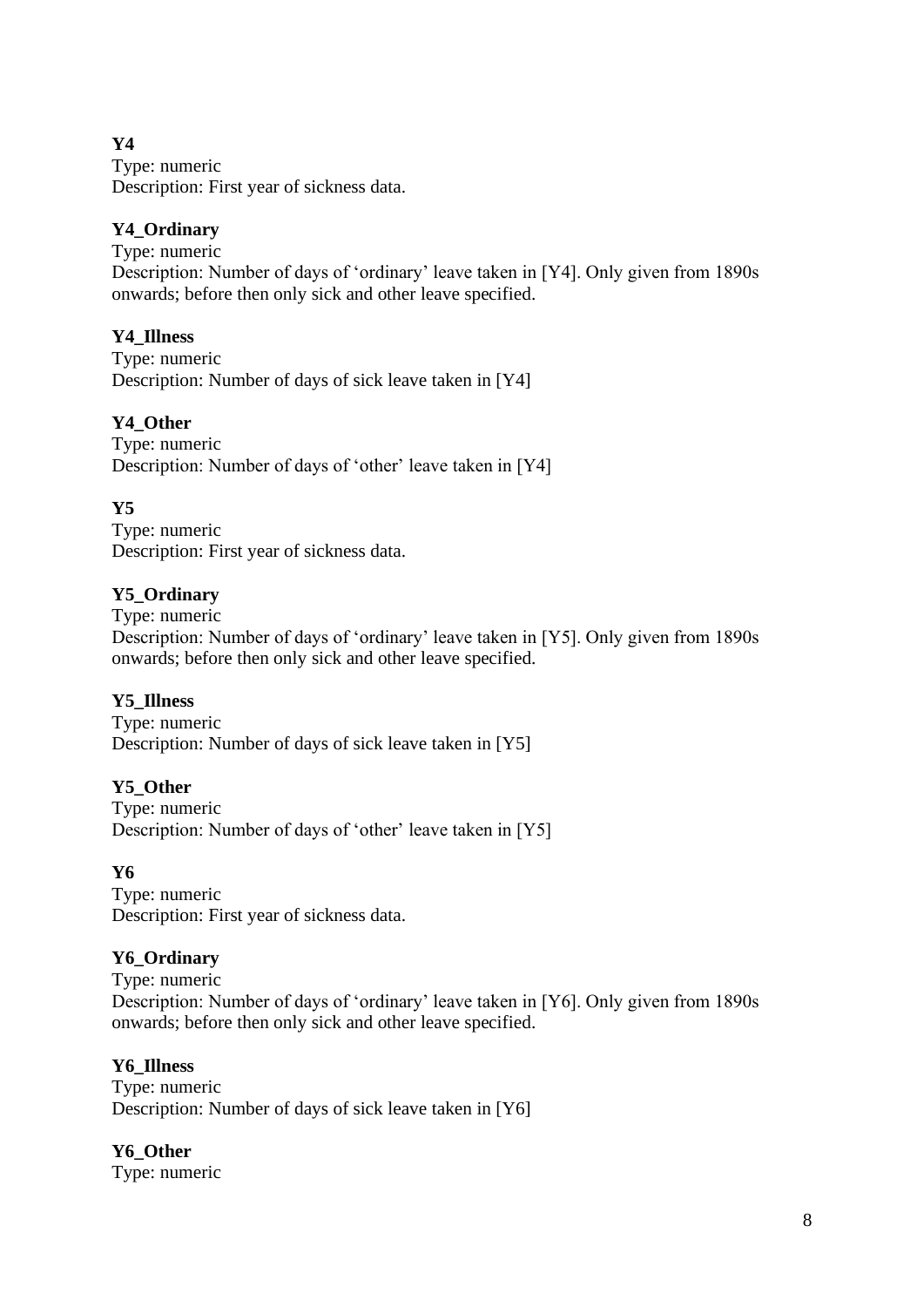Description: Number of days of 'other' leave taken in [Y6]

# **Y7**

Type: numeric Description: First year of sickness data.

# **Y7\_Ordinary**

Type: numeric Description: Number of days of 'ordinary' leave taken in [Y7]. Only given from 1890s onwards; before then only sick and other leave specified.

# **Y7\_Illness**

Type: numeric Description: Number of days of sick leave taken in [Y7]

# **Y7\_Other**

Type: numeric Description: Number of days of 'other' leave taken in [Y7]

# **Y8**

Type: numeric Description: First year of sickness data.

# **Y8\_Ordinary**

Type: numeric Description: Number of days of 'ordinary' leave taken in [Y8]. Only given from 1890s onwards; before then only sick and other leave specified.

# **Y8\_Illness**

Type: numeric Description: Number of days of sick leave taken in [Y8]

# **Y8\_Other**

Type: numeric Description: Number of days of 'other' leave taken in [Y8]

# **Y9**

Type: numeric Description: First year of sickness data.

# **Y9\_Ordinary**

Type: numeric Description: Number of days of 'ordinary' leave taken in [Y9]. Only given from 1890s onwards; before then only sick and other leave specified.

#### **Y9\_Illness**

Type: numeric Description: Number of days of sick leave taken in [Y9]

# **Y9\_Other**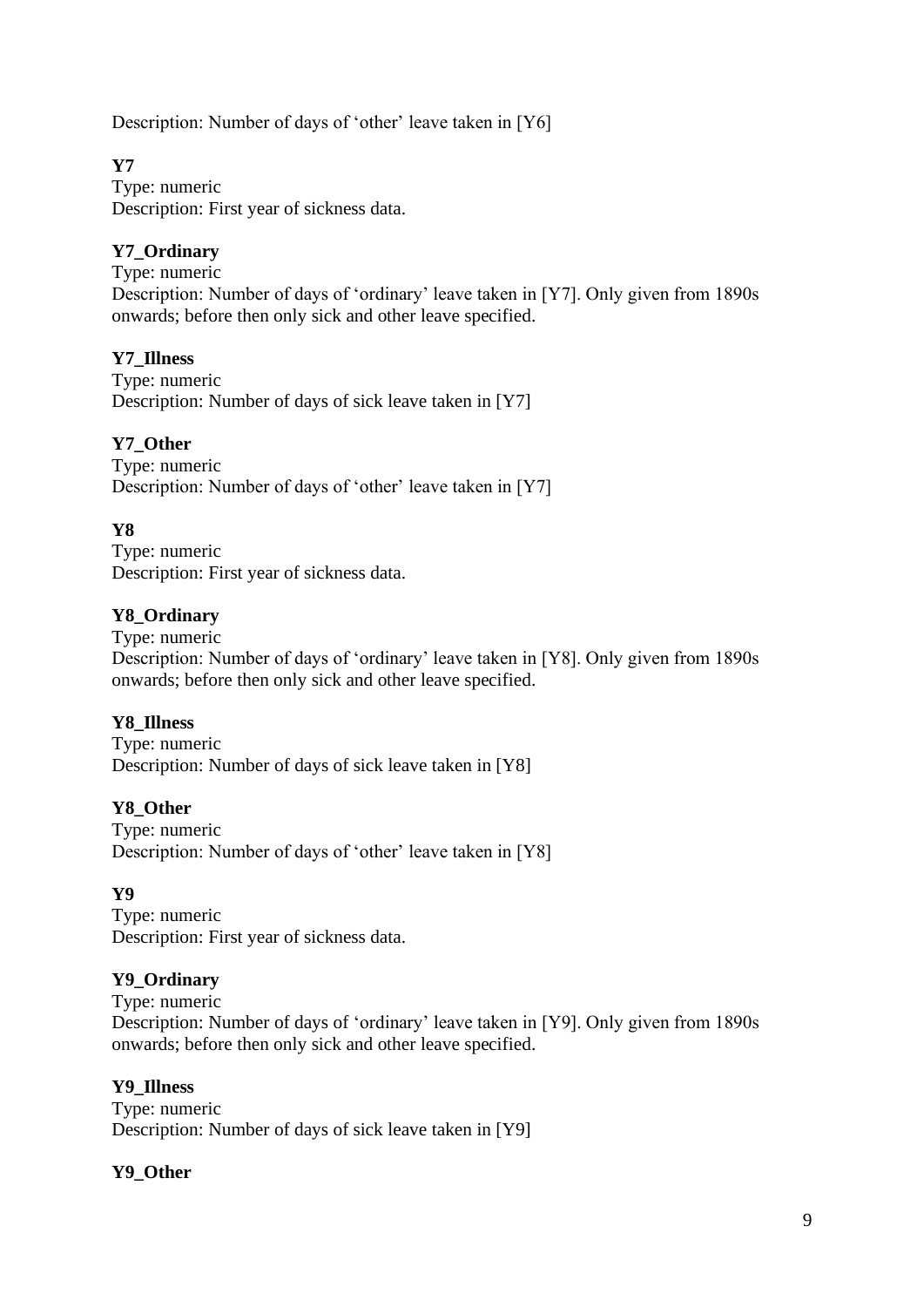Type: numeric Description: Number of days of 'other' leave taken in [Y9]

# **Y10**

Type: numeric Description: First year of sickness data.

# **Y10\_Ordinary**

Type: numeric Description: Number of days of 'ordinary' leave taken in [Y10]. Only given from 1890s onwards; before then only sick and other leave specified.

# **Y10\_Illness**

Type: numeric Description: Number of days of sick leave taken in [Y10]

# **Y10\_Other**

Type: numeric Description: Number of days of 'other' leave taken in [Y10]

# **Illness\_Days\_Total**

Type: numeric

Description: Total number of days off sick in the ten years prior to retirement. Note that for individuals receiving a gratuity, the total number of years worked was less than ten.

# **Other\_Days\_Total**

Type: numeric

Description: Total number of days of 'other' and 'ordinary' leave taken in the ten years prior to retirement. Note that for individuals receiving a gratuity, the total number of years worked was less than ten.

# **Mean\_Illness**

Type: numeric

Description: Mean days of sick leave per year. Calculated by dividing [Illness\_Days\_Total] by the number of years for which data was given.

# **Mean\_Other**

Type: numeric Description: Description: Mean days of other leave per year. Calculated by dividing [Other\_Days\_Total] by the number of years for which data was given.

# **Year\_Allowance\_Ceased**

Type: numeric Description: Year in which a pensioner's pension stopped being paid.

# **Cause\_Allowance\_Ceased**

Type: text Description: Reason why a pensioner's pension stopped being paid.

# **Year\_of\_death**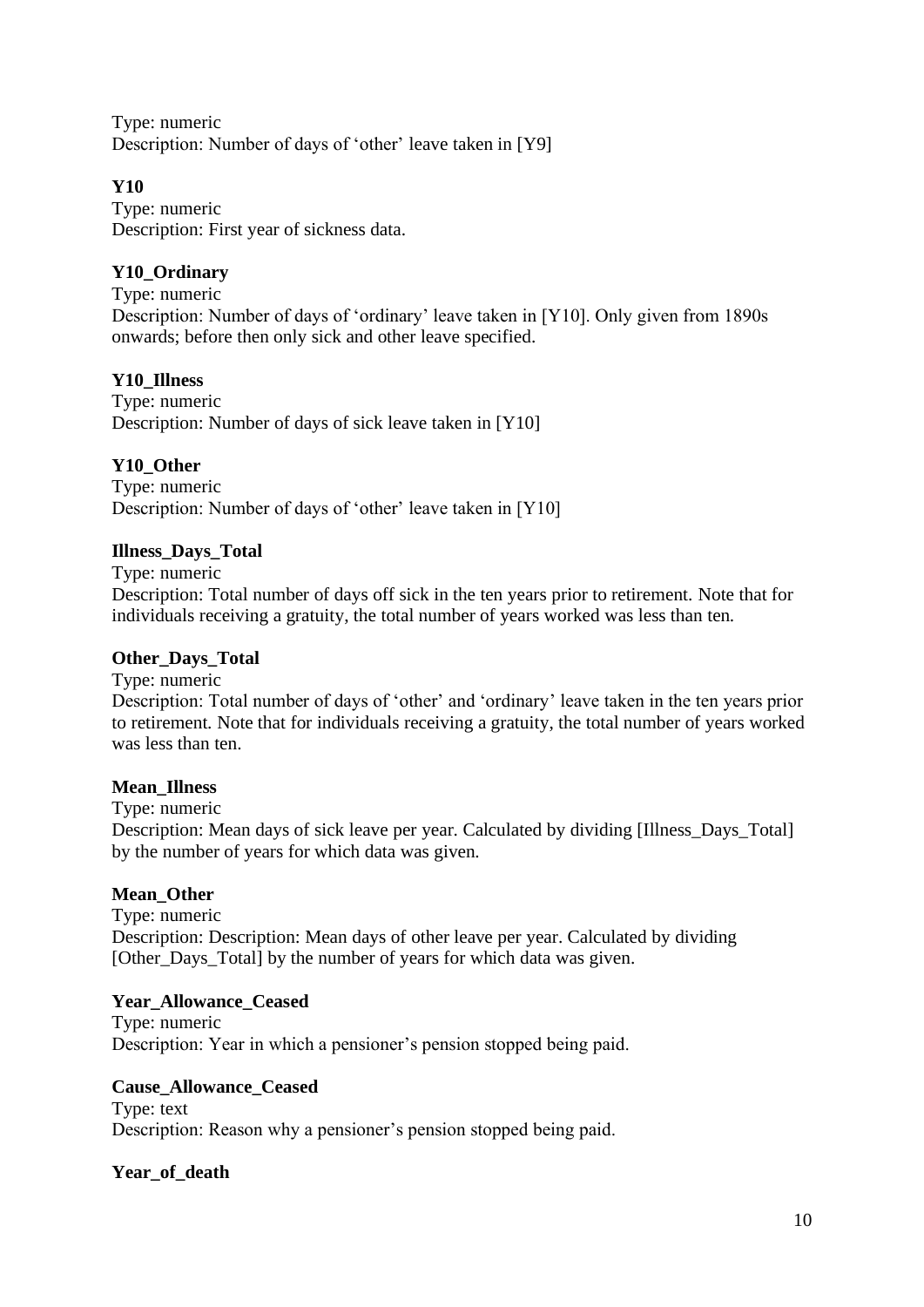Type: numeric Description: Year in which a pensioner or gratuitant died.

# **Year\_of\_death\_cat**

Type: text Description: Decade in which a pensioner or gratuitant died, derived from [Year of death].

# **Date\_of\_Death**

Type: date Description: Date of a pensioner or gratuitant's death, given as YYYY-MM-DD.

# **Death\_Location**

Type: text Description: Location of a pensioner or gratuitant at the time of their death.

# **Death\_Latitude**

Type: numeric Description: Latitude of [Death Location].

# **Death\_Longitude**

Type: numeric Description: Longitude of [Death\_Location].

**Age\_at\_death\_years** Type: numeric Description: Age at death given in years.

# **Age\_at\_death\_days**

Type: numeric Description: Age at death given in days, calculated as [Age\_at\_death\_years]\*365.

**Age\_at\_death\_cat**

Type: text Description: [Age\_at\_death\_years] given in ten-year classes.

# **Longevity\_post\_retirement\_years**

Type: numeric Description: Number of years a pensioner or gratuitant survived after retirement. Calculated by [Year\_of\_Death]-[Year].

# **Longevity\_cat**

Type: text Description: [Longevity\_post\_retirement\_years] given in ten-year classes.

#### **Occupation\_at\_Death** Type: text

Description: Occupation of the pensioner or gratuitant stated on the death.

**Cause\_of\_Death1** Type: text